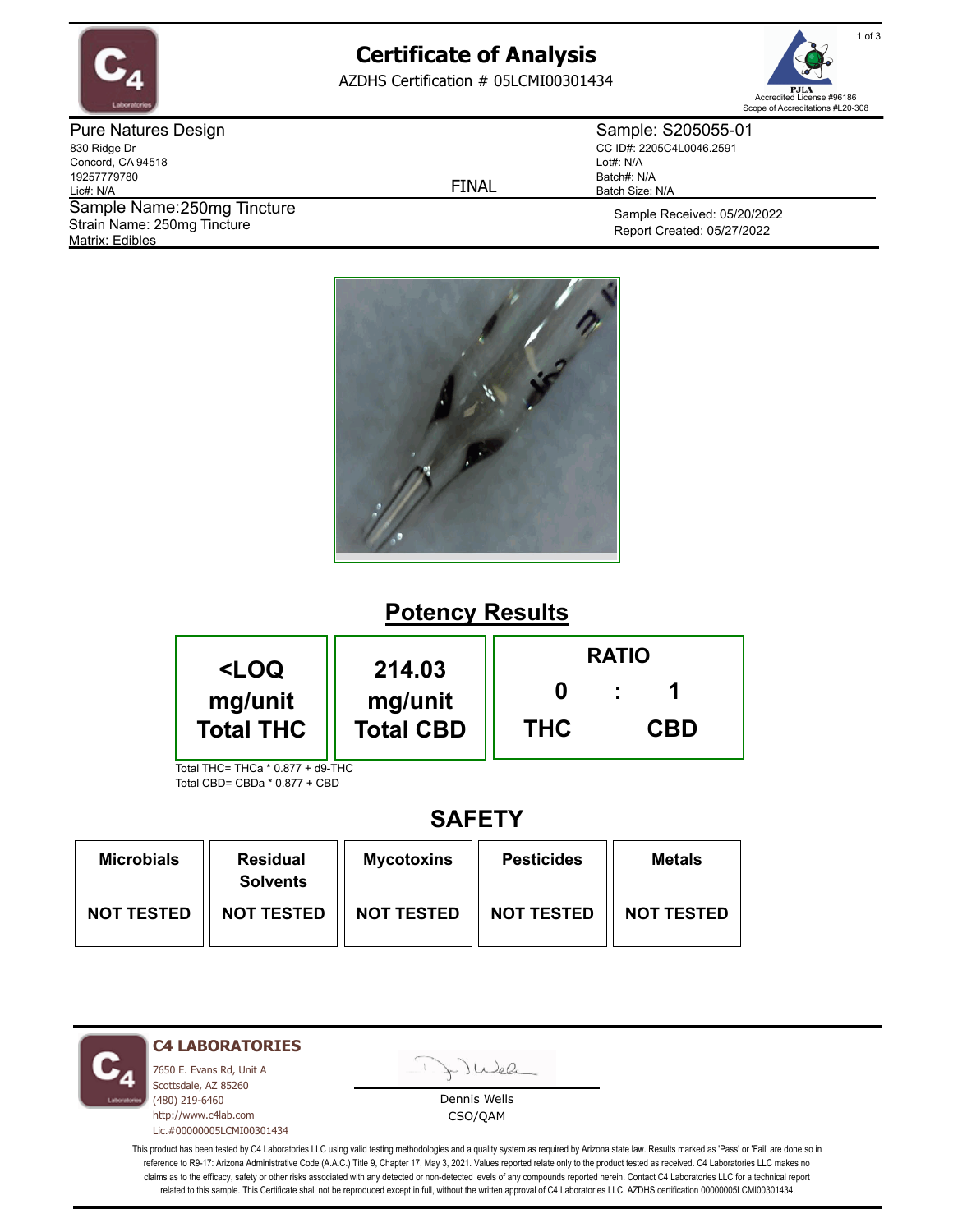

# **Certificate of Analysis**

AZDHS Certification # 05LCMI00301434



Pure Natures Design 830 Ridge Dr Concord, CA 94518 19257779780 Lic#: N/A Matrix: Edibles Sample Name: 250mg Tincture Strain Name: 250mg Tincture

FINAL

CC ID#: 2205C4L0046.2591 Lot#: N/A Batch#: N/A

Sample Received: 05/20/2022 Batch Size: N/A

Sample: S205055-01

Report Created: 05/27/2022

### **Cannabinoids by HPLC - Commercial**

Date Analyzed: 05/24/2022 Analyst Initials: KWT

| Analyte                   | -OQ           | <b>Mass</b>                                                                                         | <b>Mass</b> | <b>Mass</b> | Q              |
|---------------------------|---------------|-----------------------------------------------------------------------------------------------------|-------------|-------------|----------------|
|                           | $\frac{0}{0}$ | $\%$                                                                                                | mg/g        | mg/unit     |                |
| <b>THCA</b>               | 0.0387        | $<$ LOQ                                                                                             | $<$ LOQ     | $<$ LOQ     | Q <sub>3</sub> |
| $d9-THC$                  | 0.0387        | <loq< td=""><td><math>&lt;</math>LOQ</td><td><math>&lt;</math>LOQ</td><td>Q<sub>3</sub></td></loq<> | $<$ LOQ     | $<$ LOQ     | Q <sub>3</sub> |
| $d8-THC$                  | 0.0387        | $<$ LOQ                                                                                             | $<$ LOQ     | $<$ LOQ     | Q <sub>3</sub> |
| <b>CBDA</b>               | 0.0387        | $<$ LOQ                                                                                             | $<$ LOQ     | $<$ LOQ     | Q <sub>3</sub> |
| CBD                       | 0.0387        | 0.740                                                                                               | 7.40        | 214.03      | Q <sub>3</sub> |
| <b>CBG</b>                | 0.0387        | $<$ LOQ                                                                                             | $<$ LOQ     | $<$ LOQ     | Q <sub>3</sub> |
| <b>CBN</b>                | 0.0387        | $<$ LOQ                                                                                             | $<$ LOQ     | $<$ LOQ     | Q <sub>3</sub> |
| <b>CBC</b>                | 0.0387        | $<$ LOO                                                                                             | $<$ LOQ     | $<$ LOQ     | Q <sub>3</sub> |
| Total Cannabinoids 0.0387 |               | 0.740                                                                                               | 7.40        | 214.03      | Q <sub>3</sub> |
| <b>Total THC</b>          | 0.0387        | $<$ LOQ                                                                                             | $<$ LOQ     | $<$ LOQ     | Q <sub>3</sub> |
| <b>Total CBD</b>          | 0.0387        | 0.740                                                                                               | 7.40        | 214.03      | Q3             |

Total THC= THCa \* 0.877 + d9-THC. Total CBD= CBDa \* 0.877 + CBD. LOQ = Limit of Quantitation; NR = Not Reported; ND = Not Detected.

Unless otherwise stated all quality control samples performed within

specifications established by the Laboratory.

Cannabinoids method: HPLC-DAD.

1 unit= 28.923g

Unit Description: 30mL bottle



#### **C4 LABORATORIES**

7650 E. Evans Rd, Unit A Scottsdale, AZ 85260 (480) 219-6460 http://www.c4lab.com Lic.#00000005LCMI00301434

- JWel

Dennis Wells CSO/QAM

This product has been tested by C4 Laboratories LLC using valid testing methodologies and a quality system as required by Arizona state law. Results marked as 'Pass' or 'Fail' are done so in reference to R9-17: Arizona Administrative Code (A.A.C.) Title 9, Chapter 17, May 3, 2021. Values reported relate only to the product tested as received. C4 Laboratories LLC makes no claims as to the efficacy, safety or other risks associated with any detected or non-detected levels of any compounds reported herein. Contact C4 Laboratories LLC for a technical report related to this sample. This Certificate shall not be reproduced except in full, without the written approval of C4 Laboratories LLC. AZDHS certification 00000005LCMI00301434.